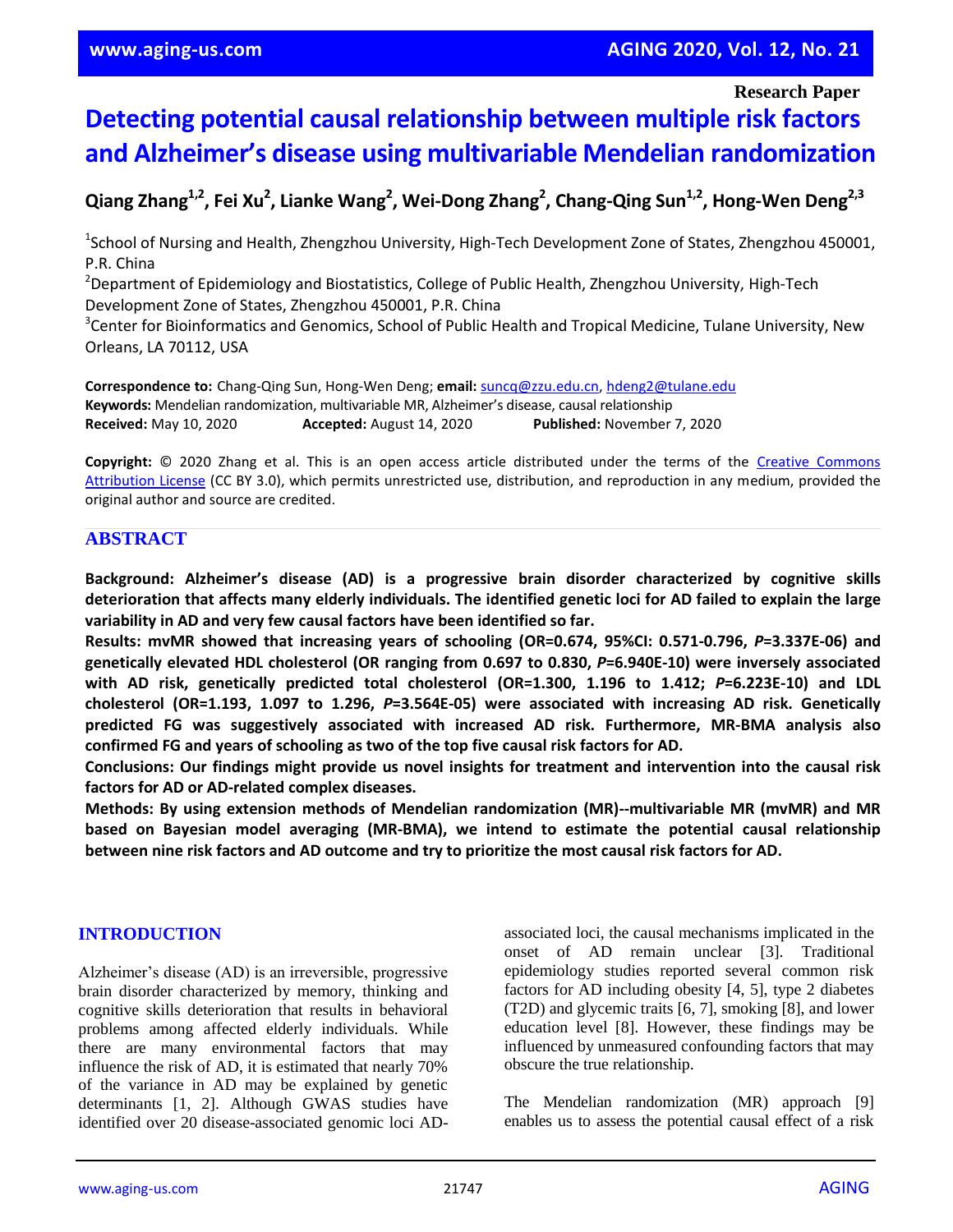factor on the outcome by using genetic instrumental variables (IVs). Previous two sample MR studies have demonstrated several potential causal risk factors for AD, such as lower education level and smoking [10]. Multivariable MR (mvMR) [11] is an extension of two sample MR approach that incorporates a set of pleiotropic SNPs [12] associated with several risk factors to simultaneously assess the causal effect of each risk factor on the outcome. In comparison with two sample MR, mvMR assumes the genetic IV is associated with at least one risk factor, although not necessarily all risk factors. Additionally, under the circumstances of horizontal pleiotropy, causal effect can be assessed even if none of the variants show specific associations with any individual risk factor [11]. Burgess et al. [13] successfully applied mvMR to estimate the causal effects of lipid fractions on cardiovascular artery disease. However, the current application of mvMR are not capable of feature ranking and selecting.

Recently, Zuber V et al. developed a novel approach [14] which combined multivariable MR with Bayesian model averaging (MR-BMA) that scales to high dimensional settings and can select biomarkers as causal risk factors for the disease of interest. Study demonstrated that the method can detect and prioritize true risk factors even when the multiple risk factors are highly correlated [14]. The MR-BMA approach has been successfully applied to prioritize the most likely causal metabolites for agerelated macular degeneration [14].

Of all the previously reported risk factors for AD, it remains unclear which are causal, and which may play the most pivotal role in disease susceptibility. In the current study we intend to integrate the mvMR and MR-BMA approach to identify and prioritize the most likely causal risk factors for AD, the risk factors included in the current study are body mass index (BMI), type 2 diabetes (T2D), high-density lipoprotein cholesterol (HDL cholesterol), low-density lipoprotein cholesterol (LDL cholesterol), total cholesterol, fasting glucose (FG), fasting insulin (FI), currently tobacco smoking, and years of schooling.

# **RESULTS**

### **Genetic IVs selection and validation**

Overall, we obtained 1235 LD-independent SNPs that achieved genome-wide significance for all the risk factors after implementing the pruning strategy previously described. Then those SNPs were extracted from AD dataset. After harmonizing the exposure and outcome datasets, there were 1159 SNPs remained for the MR analysis. The number of IVs included for each risk factor was demonstrated in Table 1, and detailed information for the characteristics of SNPs used for each risk factor was shown in Supplementary Table 1.

### **mvMR estimates results**

Our standard MR approach showed that genetically increased years of schooling  $(OR = 0.674, 95\%)$ confidence interval (CI): 0.571-0.796, *P* = 3.337E-06) and elevated HDL cholesterol (OR  $= 0.761, 95\%$  CI: 0.697-0.830, *P* = 6.940E-10) were significantly associated with decreasing risk of AD. We found a significant association between total cholesterol and AD, the odds ratio per genetically predicted 1 SD higher total cholesterol level was 1.300 (1.196 to 1.412; *P* = 6.223E-10) (Table 2 and Figure 1). Elevated LDL cholesterol level was associated with increased ADD susceptibility (OR ranging from 1.097 to 1.296 per SD increment in genetically determined LDL cholesterol level, *P* < 3.564E-05). However, there was a suggestive association between FG and AD, one SD increase in FG was associated with 29.7% increase in AD risk (OR  $= 1.297$ , 95% CI: 1.013-1.661, *P* = 0.039). No association was observed between the other risk factors and AD, and for detailed information please find Figure 1 and Table 2.

#### **Sensitivity analysis**

Consistent with standard IVW results, MLM and weighted median results also showed a significant association between years of schooling and AD (Table 2). In the analysis of weighted median, genetically determined increasing HDL cholesterol level was associated with decreased AD risk (Table 2). Similar significant association was observed between total cholesterol with AD by MLM approach. Similar to MR main results, MLM approach also found a suggestive association between FG and AD. We still did detect any association between the rest risk factors and AD. Furthermore, MR Egger test suggested that there was no pleiotropic effect among the selected IVs for each risk factor (Table 3).

For the bi-directional MR analysis, 16 LD independent SNPs that reached genome-wide significance were selected as IVs for AD, then those SNPs were extracted from the nine outcomes individually. After data harmonization, number of valid IVs left for each outcome was demonstrated in Table 4. The results showed significant association between AD and BMI (OR ranging from 0.980 to 0.995, *P* = 0.002), and borderline association between AD and T2D  $(OR =$ 1.047, 95 CI: 1.000-1.096, *P* = 0.049, Table 4). And MR Egger intercept suggested no existence of pleiotropic among selected IVs. Besides, as a complementary approach, Steiger test results also showed that the variances explained in the exposures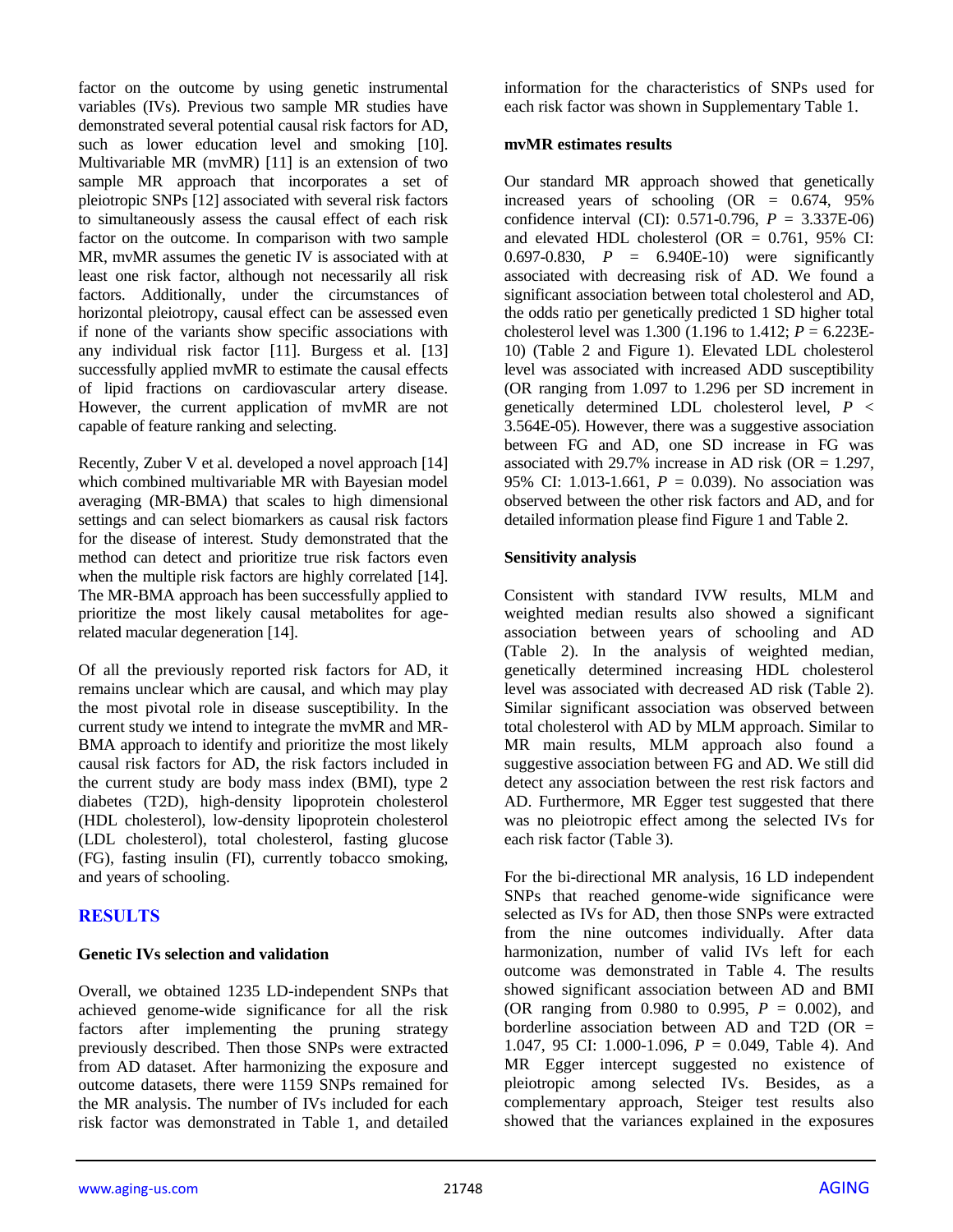**Table 1. Baseline information of exposures and outcomes used in our analysis.**

| <b>Exposure</b>         | Sample size | <b>Population</b> | <b>PMID</b>              | <b>Numbers of IVs</b> |
|-------------------------|-------------|-------------------|--------------------------|-----------------------|
| Body mass index (BMI)   | 461460      | European          | $\overline{\phantom{a}}$ | 360                   |
| Current tobacco smoking | 462434      | European          |                          | 27                    |
| Fasting insulin         | 108557      | European          | 22885924                 | 13                    |
| Fasting glucose         | 133010      | European          | 22885924                 | 31                    |
| HDL cholesterol         | 196476      | $Mix^*$           | 24097068                 | 85                    |
| LDL cholesterol         | 196476      | $Mix*$            | 24097068                 | 72                    |
| Total cholesterol       | 196476      | $Mix*$            | 24097068                 | 78                    |
| Type 2 diabetes         | 659316      | European          | 30054458                 | 101                   |
| Years of schooling      | 1131881     | European          | 30038396                 | 248                   |

**Notes:** Mix population was composed of 188,578 European-ancestry individuals and 7,898 non-European ancestry individuals.

| <b>Exposure</b>         | <b>Methods</b>           | nsnp | <b>OR</b> | OR_lci95 | OR_uci95 | $P$ _value |
|-------------------------|--------------------------|------|-----------|----------|----------|------------|
| Years of schooling      | <b>IVW</b> fixed effects | 248  | 0.674     | 0.571    | 0.796    | 3.337E-06  |
| Years of schooling      | Maximum likelihood       | 248  | 0.672     | 0.568    | 0.795    | 3.597E-06  |
| Years of schooling      | Weighted median          | 248  | 0.619     | 0.481    | 0.795    | 1.814E-04  |
| T <sub>2</sub> D        | Weighted median          | 101  | 0.995     | 0.915    | 1.082    | 9.106E-01  |
| T <sub>2</sub> D        | <b>IVW</b> fixed effects | 101  | 1.011     | 0.959    | 1.066    | 6.921E-01  |
| T <sub>2</sub> D        | Maximum likelihood       | 101  | 1.011     | 0.958    | 1.067    | 6.900E-01  |
| Total cholesterol       | <b>IVW</b> fixed effects | 78   | 1.300     | 1.196    | 1.412    | 6.223E-10  |
| Total cholesterol       | Maximum likelihood       | 78   | 1.318     | 1.209    | 1.436    | 3.430E-10  |
| Total cholesterol       | Weighted median          | 78   | 1.055     | 0.912    | 1.220    | 4.742E-01  |
| LDL cholesterol         | <b>IVW</b> fixed effects | 72   | 1.193     | 1.097    | 1.296    | 3.564E-05  |
| LDL cholesterol         | Maximum likelihood       | 72   | 1.203     | 1.104    | 1.311    | 2.439E-05  |
| LDL cholesterol         | Weighted median          | 72   | 1.047     | 0.912    | 1.201    | 5.151E-01  |
| HDL cholesterol         | <b>IVW</b> fixed effects | 85   | 0.761     | 0.697    | 0.830    | 6.940E-10  |
| HDL cholesterol         | Maximum likelihood       | 85   | 0.741     | 0.671    | 0.817    | 2.243E-09  |
| HDL cholesterol         | Weighted median          | 85   | 1.053     | 0.908    | 1.222    | 4.913E-01  |
| Fasting insulin         | <b>IVW</b> fixed effects | 13   | 1.498     | 0.864    | 2.596    | 1.497E-01  |
| Fasting insulin         | Maximum likelihood       | 13   | 1.514     | 0.869    | 2.637    | 1.431E-01  |
| Fasting insulin         | Weighted median          | 13   | 1.868     | 0.921    | 3.787    | 8.318E-02  |
| Fasting glucose         | <b>IVW</b> fixed effects | 31   | 1.297     | 1.013    | 1.661    | 3.908E-02  |
| Fasting glucose         | Maximum likelihood       | 31   | 1.304     | 1.016    | 1.673    | 3.679E-02  |
| Fasting glucose         | Weighted median          | 31   | 1.351     | 0.929    | 1.965    | 1.153E-01  |
| Current tobacco smoking | <b>IVW</b> fixed effects | 27   | 0.737     | 0.321    | 1.692    | 4.717E-01  |
| Current tobacco smoking | Maximum likelihood       | 27   | 0.730     | 0.311    | 1.711    | 4.685E-01  |
| Current tobacco smoking | Weighted median          | 27   | 0.599     | 0.161    | 2.228    | 4.449E-01  |
| <b>BMI</b>              | <b>IVW</b> fixed effects | 360  | 0.904     | 0.815    | 1.002    | 5.524E-02  |
| <b>BMI</b>              | Maximum likelihood       | 360  | 0.904     | 0.811    | 1.007    | 6.764E-02  |
| <b>BMI</b>              | Weighted median          | 360  | 1.033     | 0.842    | 1.267    | 7.555E-01  |

**Table 2. Multivariable MR analysis for risk factors and AD.**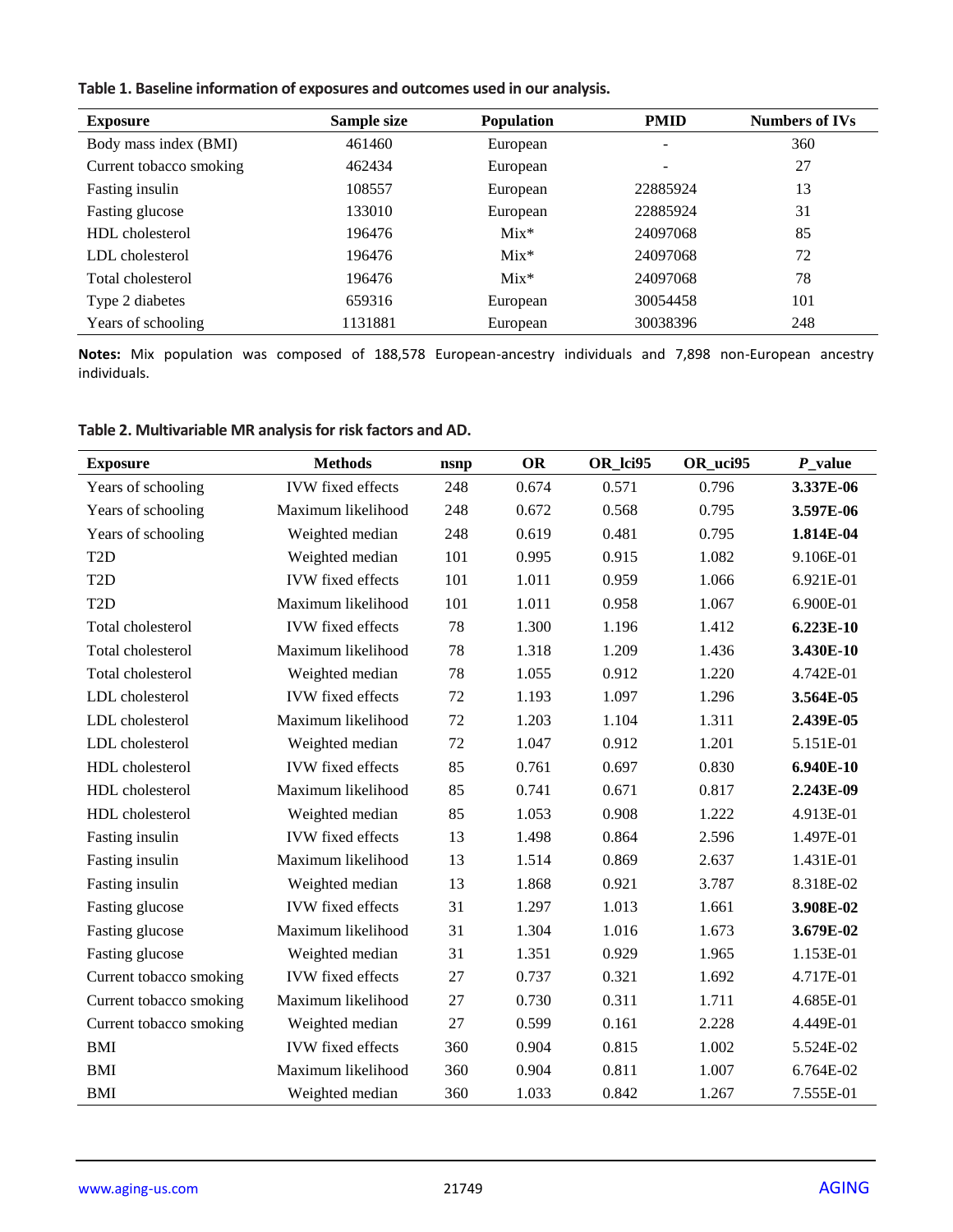| Fasting insulin                           |      | nSNP P-value |                             |       |
|-------------------------------------------|------|--------------|-----------------------------|-------|
| Inverse variance weighted (fixed effects) | 13   | 1.50e-01     |                             |       |
| Weighted median                           | 13   | 8.22e-02     |                             |       |
| Maximum likelihood                        | 13   | $1.43e - 01$ |                             |       |
| Total cholesterol                         | nSNP | P-value      |                             |       |
| Inverse variance weighted (fixed effects) | 78   | $6.22e - 10$ |                             | ݮ     |
| Maximum likelihood                        | 78   | $3.43e - 10$ |                             |       |
| Weighted median                           | 78   | $4.85e - 01$ |                             |       |
| Fasting glucose                           | nSNP | P-value      |                             |       |
| Inverse variance weighted (fixed effects) | 31   | $3.91e-02$   |                             | ٠     |
| Weighted median                           | 31   | $1.04e - 01$ |                             |       |
| Maximum likelihood                        | 31   | $3.68e - 02$ |                             |       |
| LDL cholesterol                           |      | nSNP P-value |                             |       |
| Inverse variance weighted (fixed effects) | 72   | $3.56e - 05$ |                             | 톱     |
| Maximum likelihood                        | 72   | $2.44e-05$   |                             | - 2   |
| Weighted median                           | 72   | $5.24e - 01$ |                             |       |
| Type 2 diabetes                           | nSNP | P-value      |                             |       |
| Inverse variance weighted (fixed effects) | 101  | $6.92e - 01$ |                             |       |
| Maximum likelihood                        | 101  | $6.90e - 01$ |                             |       |
| Weighted median                           | 101  | $9.11e - 01$ |                             |       |
| Body mass index (BMI)                     | nSNP | P-value      |                             |       |
| Inverse variance weighted (fixed effects) | 360  | $5.52e - 02$ | -                           |       |
| Weighted median                           | 360  | $7.57e - 01$ |                             |       |
| Maximum likelihood                        | 360  | $6.76e - 02$ | ⊣                           |       |
| <b>HDL</b> cholesterol                    | nSNP | P-value      |                             |       |
| Inverse variance weighted (fixed effects) | 85   | $6.94e-10$   |                             |       |
| Maximum likelihood                        | 85   | $2.24e - 09$ | ٠                           |       |
| Weighted median                           | 85   | $4.95e - 01$ |                             |       |
| Current tobacco smoking                   |      | nSNP P-value |                             |       |
| Inverse variance weighted (fixed effects) | 27   | 4.72e-01     | s                           |       |
| Maximum likelihood                        | 27   | $4.68e - 01$ |                             |       |
| Weighted median                           | 27   | $4.63e - 01$ |                             |       |
| Years of schooling                        | nSNP | P-value      |                             |       |
| Inverse variance weighted (fixed effects) | 248  | $3.34e - 06$ | ╼╋╾                         |       |
| Maximum likelihood                        | 248  | $3.60e - 06$ | ╼                           |       |
| Weighted median                           | 248  | $1.72e - 04$ | $\bullet$<br>0.125<br>1.000 | 8.000 |
|                                           |      |              |                             |       |

OR for alzheimer's disease per SD increase in risk factor (95% confidence interval)

**Figure 1. Multivariable MR analysis forest plot: effect of multiple risk factors on AD.**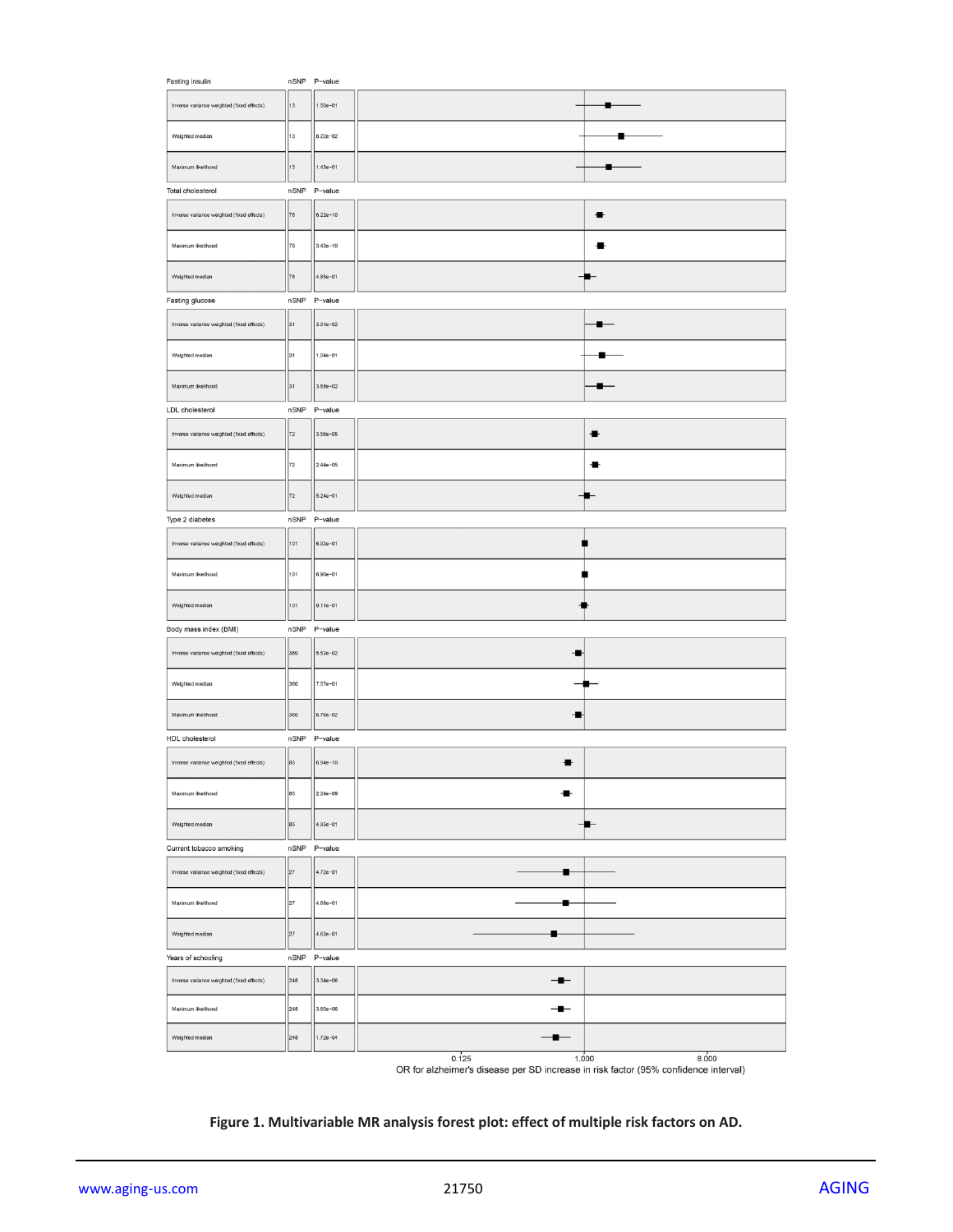#### **Table 3. Pleiotropic test for the selected instrumental variables.**

| <b>Exposure</b>         | Egger_intercept | se    | pvalue |
|-------------------------|-----------------|-------|--------|
| Type 2 diabetes         | $-8.337E-03$    | 0.006 | 0.186  |
| Years of schooling      | 4.781E-03       | 0.005 | 0.327  |
| HDL cholesterol         | 2.795E-03       | 0.019 | 0.885  |
| LDL cholesterol         | $-1.158E-02$    | 0.009 | 0.215  |
| Total cholesterol       | $-1.663E-02$    | 0.011 | 0.131  |
| Fasting glucose         | 5.334E-04       | 0.009 | 0.955  |
| Fasting insulin         | -4.983E-03      | 0.026 | 0.851  |
| Body mass index (BMI)   | 9.387E-03       | 0.007 | 0.202  |
| Current tobacco smoking | 6.280E-03       | 0.019 | 0.746  |

**Table 4. Bi-directional MR results: Alzheimer's disease as exposure.**

| <b>Outcome</b>          | <b>Methods</b>           | nsnp           | <b>OR</b> | OR_lci95 | OR_uci95 | pvalue |
|-------------------------|--------------------------|----------------|-----------|----------|----------|--------|
| BMI                     | <b>IVW</b> fixed effects | 13             | 0.988     | 0.980    | 0.995    | 0.002  |
| <b>BMI</b>              | Maximum likelihood       | 13             | 0.987     | 0.979    | 0.995    | 0.001  |
| <b>BMI</b>              | Weighted median          | 13             | 0.988     | 0.974    | 1.002    | 0.093  |
| Current tobacco smoking | <b>IVW</b> fixed effects | 13             | 1.000     | 0.995    | 1.004    | 0.864  |
| Current tobacco smoking | Maximum likelihood       | 13             | 1.000     | 0.995    | 1.004    | 0.861  |
| Current tobacco smoking | Weighted median          | 13             | 1.000     | 0.993    | 1.006    | 0.889  |
| HDL cholesterol         | <b>IVW</b> fixed effects | 7              | 0.984     | 0.952    | 1.016    | 0.324  |
| HDL cholesterol         | Maximum likelihood       | 7              | 0.983     | 0.950    | 1.016    | 0.312  |
| HDL cholesterol         | Weighted median          | $\overline{7}$ | 0.983     | 0.940    | 1.028    | 0.454  |
| LDL cholesterol         | <b>IVW</b> fixed effects | 7              | 1.001     | 0.966    | 1.038    | 0.949  |
| LDL cholesterol         | Maximum likelihood       | 7              | 1.001     | 0.966    | 1.038    | 0.948  |
| LDL cholesterol         | Weighted median          | 7              | 1.014     | 0.968    | 1.062    | 0.567  |
| Total cholesterol       | <b>IVW</b> fixed effects | 7              | 0.988     | 0.954    | 1.023    | 0.489  |
| Total cholesterol       | Maximum likelihood       | 7              | 0.988     | 0.953    | 1.023    | 0.489  |
| Total cholesterol       | Weighted median          | 7              | 0.987     | 0.945    | 1.031    | 0.557  |
| Type 2 diabetes         | <b>IVW</b> fixed effects | 7              | 1.047     | 1.000    | 1.096    | 0.049  |
| Type 2 diabetes         | Maximum likelihood       | 7              | 1.049     | 1.001    | 1.099    | 0.044  |
| Type 2 diabetes         | Weighted median          | 7              | 1.011     | 0.948    | 1.078    | 0.735  |
| Years of schooling      | <b>IVW</b> fixed effects | 13             | 0.999     | 0.992    | 1.006    | 0.828  |
| Years of schooling      | Maximum likelihood       | 13             | 0.999     | 0.992    | 1.006    | 0.821  |
| Years of schooling      | Weighted median          | 13             | 1.008     | 0.999    | 1.017    | 0.090  |

were larger than that in the outcome (AD), and the causal direction turned out to be TRUE (Table 5).

### **MR-BMA estimates results**

All the risk factors were then prioritized and ranked by their MIP. The top five risk factors for AD were current tobacco smoking (MIP =  $0.289$ ), BMI (MIP =  $0.210$ ), FI  $(MIP = 0.164)$ , FG (MIP = 0.163), years of schooling  $(MIP = 0.161)$ , and which were confirmed to be included in the best five individual models with their PP

values of 0.207, 0.138, 0.107, 0.112 and 0.111 respectively (Table 6). The MR-BMA were partially consistent with mvMR results, MR-BMA method prioritized two of the significant risk factors (FG and years of schooling) in mvMR result.

# **DISCUSSION**

In the present study, by performing mvMR and MR-BMA analysis together using summary statistics for AD and multiple risk factors, we successfully identified five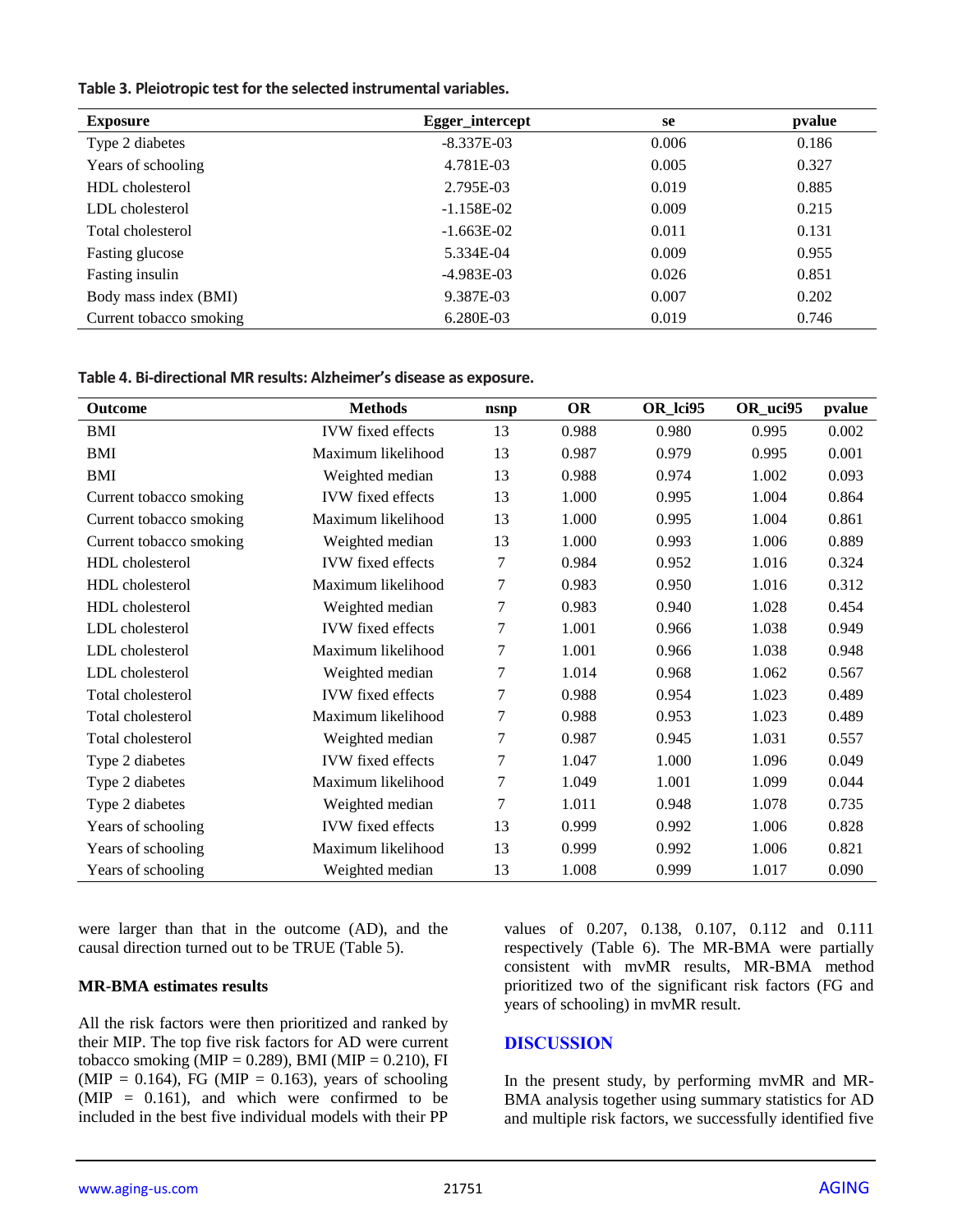|  |  |  | Table 5. MR Steiger directionality test results. |  |  |
|--|--|--|--------------------------------------------------|--|--|
|--|--|--|--------------------------------------------------|--|--|

| <b>Exposure</b>         | snp_r2.exposure | snp_r2.outcome | Correct causal direction | Steiger_pvalue |
|-------------------------|-----------------|----------------|--------------------------|----------------|
| Type 2 diabetes         | 0.124           | 0.003          | <b>TRUE</b>              | 0              |
| Years of schooling      | 0.019           | 0.007          | <b>TRUE</b>              | 2.09E-34       |
| HDL cholesterol         | 0.053           | 0.020          | <b>TRUE</b>              | 1.96E-79       |
| LDL cholesterol         | 0.058           | 0.008          | <b>TRUE</b>              | 4.38E-212      |
| Total cholesterol       | 0.064           | 0.013          | <b>TRUE</b>              | 2.09E-191      |
| Fasting glucose         | 0.032           | 0.001          | TRUE                     | 2.13E-182      |
| Fasting insulin         | 0.005           | 0.0002         | <b>TRUE</b>              | 1.81E-26       |
| Body mass index (BMI)   | 0.058           | 0.027          | <b>TRUE</b>              | 7.22E-71       |
| Current tobacco smoking | 0.003           | 0.001          | <b>TRUE</b>              | 9.74E-06       |

**Table 6. Ranking of risk factors for AD. A) According to their marginal inclusion probability (MIP).**

|   | <b>Risk factors combination</b> | <b>Marginal inclusion</b><br>probability (MIP) | <b>Model averaged</b><br>causal estimate |
|---|---------------------------------|------------------------------------------------|------------------------------------------|
|   | Current tobacco smoking         | 0.289                                          | 8.582E-02                                |
|   | BMI                             | 0.210                                          | $-4.085E-02$                             |
|   | Fasting insulin                 | 0.164                                          | 2.502E-02                                |
|   | Fasting glucose                 | 0.163                                          | 3.087E-02                                |
|   | Years of schooling              | 0.161                                          | 1.195E-02                                |
| 6 | LDL cholesterol                 | 0.093                                          | 9.312E-03                                |
|   | Total cholesterol               | 0.062                                          | 4.005E-03                                |
| 8 | HDL cholesterol                 | 0.036                                          | $-5.559E-04$                             |
|   | T2D                             | 0.024                                          | 3.122E-04                                |

**B) The best ten individual models according to their posterior probability (PP).**

| <b>Individual models</b> | <b>Risk factors combination</b> | <b>Posterior</b><br>probability |
|--------------------------|---------------------------------|---------------------------------|
| 9                        | Current tobacco smoking         | 0.207                           |
| 8                        | BMI                             | 0.138                           |
| 6                        | Fasting glucose                 | 0.112                           |
| $\overline{2}$           | Years of schooling              | 0.111                           |
| 7                        | Fasting insulin                 | 0.107                           |
| 4                        | LDL cholesterol                 | 0.062                           |
| 5                        | Total cholesterol               | 0.041                           |
| 3                        | HDL cholesterol                 | 0.024                           |
| 8,9                      | BMI, current tobacco smoking    | 0.018                           |
|                          | T <sub>2</sub> D                | 0.015                           |

causal risk factor (years of schooling, total cholesterol, HDL cholesterol, LDL cholesterol and FG) for AD and we also prioritized and ranked two of these five risk factors (FG and years of schooling) for AD, which might provide us novel insights into determine the causal risk factors for complex traits and diseases.

Our results are consistent with both previous traditional observational studies and two sample MR results which provide established evidence that educational attainment was associated with a reduced risk of AD [21–23]. Concentrations of genetically determined total cholesterol and LDL cholesterol showed positive associations with risks of AD, which is consistent with the known causal effect of them on AD risk from previous two sample MR study [24], and similar to our results, elevated HDL cholesterol level also showed causal association with decreased AD risk [24]. The suggestive association between FG and higher AD risk is also consistent with previous study that FG showed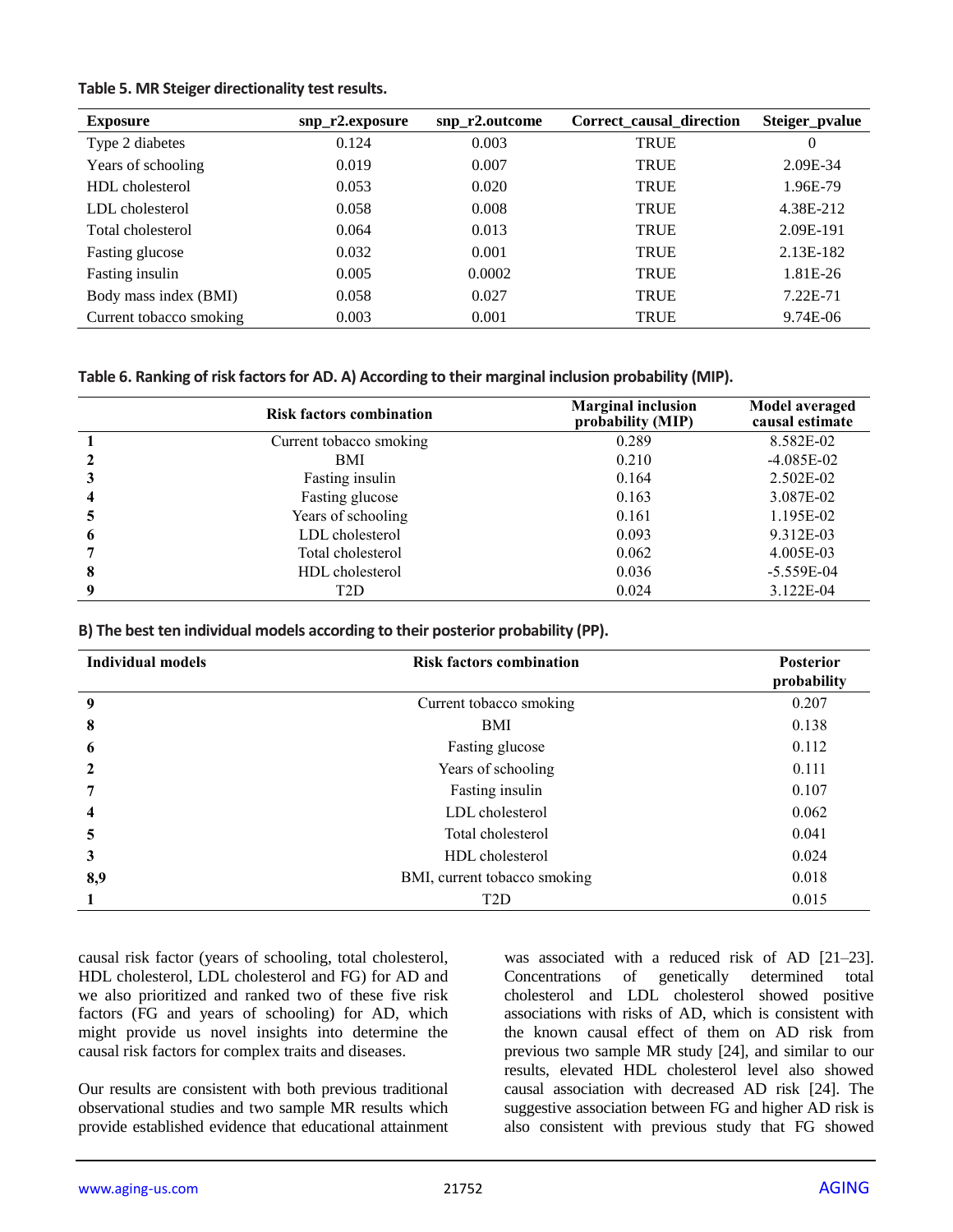suggestive association with AD risk in sensitivity analysis [24]. No observed causal associations between fasting insulin, BMI and AD risk are also consistent with previous two sample MR result [24].

Although our mvMR did not find any causal association between current tobacco smoking with risk of AD, current tobacco smoking became the top first risk factor in the MR-BMA model, which is partially in accordance with previous MR study [24].

However, the observed associations differ from previous study that no evidence of causal association between lipid profiles and AD risk after excluding the potential pleiotropic SNPs. In the current study, the independent SNPs  $(r^2 < 0.001)$  we included suggest no evidence of pleiotropic effect and our sensitivity analysis support the causal associations detected by the main MR analysis. One of the most interesting findings from the present study is the absence causal association of BMI and AD risk, however the bi-directional MR found causal association between AD and decreased BMI. This finding supports the hypothesis of reverse causation (the negative confounding effect of AD related weight loss) might be an explanation for the obesity paradox on AD risk [4].

There are several important strengths to note for the current study. Our MR analysis results may provide evidence of the causal role of five risk factors in the development of AD since the influence of traditional confounding factors in observational studies is minimized/eliminated. Since the alleles follow the principle of random distribution when forming gametes at meiosis, the causal effect of genotype on disease in MR studies will not be distorted by the confounding factors, a major limitation of traditional observational studies. By leveraging the summary statistics from the large available GWASs for multiple risk factors and AD, we were able to increase our discovery power. Furthermore, previous studies have shown that performing the MR analysis by using summary statistics data and by using individual-level data have similar efficiency [19]. Finally, the application of MR-BMA ranked the potential risk factors for AD, which could provide certain genetic evidence in disease prevention and curation.

However, there may also be some limitations. First, we included the mixed population data for lipid traits instead of European only, because the dataset for lipid we included in our analysis was the largest to date, and the individuals from other ethnicities only take up 4% (Table 1). Additionally, our MR results does not mean the potentially causal risk factors identified are playing truly causal roles in the AD susceptibility, we

were trying to provide some novel insights into underlying mechanisms of the AD and hope to provide certain genetical evidence to disease prevention.

# **CONCLUSIONS**

In conclusion, by combining mvMR and MR-BMA together, we successfully identified five potential causal risk factors for AD and we also ranked and prioritized two of them for AD, which might provide us novel insights into the causal mechanisms of AD. Our results demonstrate that by increasing the years of schooling and HDL cholesterol level, decreasing total cholesterol, LDL cholesterol and FG levels could decrease the risk of developing AD.

# **MATERIALS AND METHODS**

### **Genetic IVs selection and validation**

Summary statistics for risk factor-associated SNPs were extracted from the large publicly available GWAS datasets to date performed by the corresponding Consortia in European populations (Table 1). For the implementation of mvMR, we selected SNPs that achieved genome-wide significance  $(p < 5 \times 10^{-8})$  in the GWAS datasets as for each risk factor as IVs. Effect estimates of these risk factorassociated SNPs on the risk of AD were assessed using the summary statistics of 74,046 European individuals for AD from The International Genomics of Alzheimer's Project (IGAP) Consortium [15]. The European samples from the 1000 genomes project reference panel were adopted to estimate linkage disequilibrium (LD) between chosen SNPs. When target SNPs were not available in the outcome study, we used proxy SNPs that were in high LD  $(r^2 > 0.8)$ with the SNPs of interest.

To ensure the SNPs used as IVs for risk factors are not in LD with each other, a vital assumption of MR, we calculated pairwise-LD between all our selected SNPs in the 1000 Genomes European reference sample using PLINK 1.90 [16]. For all pairs of SNPs determined to violate the independence assumption with  $r^2 > 0.001$  we retained only the SNP with the smaller association p-value. To ensure the effect of a SNP on the exposure and the effect of that SNP on the outcome correspond to the same allele, we harmonized the effect of these instrumental SNPs by using a function that ensures all corresponding risk factors and outcome (AD) alleles are on the same strand where possible. If they are not, then the function will flip alleles and use allele frequency to infer the strand of palindromic SNPs.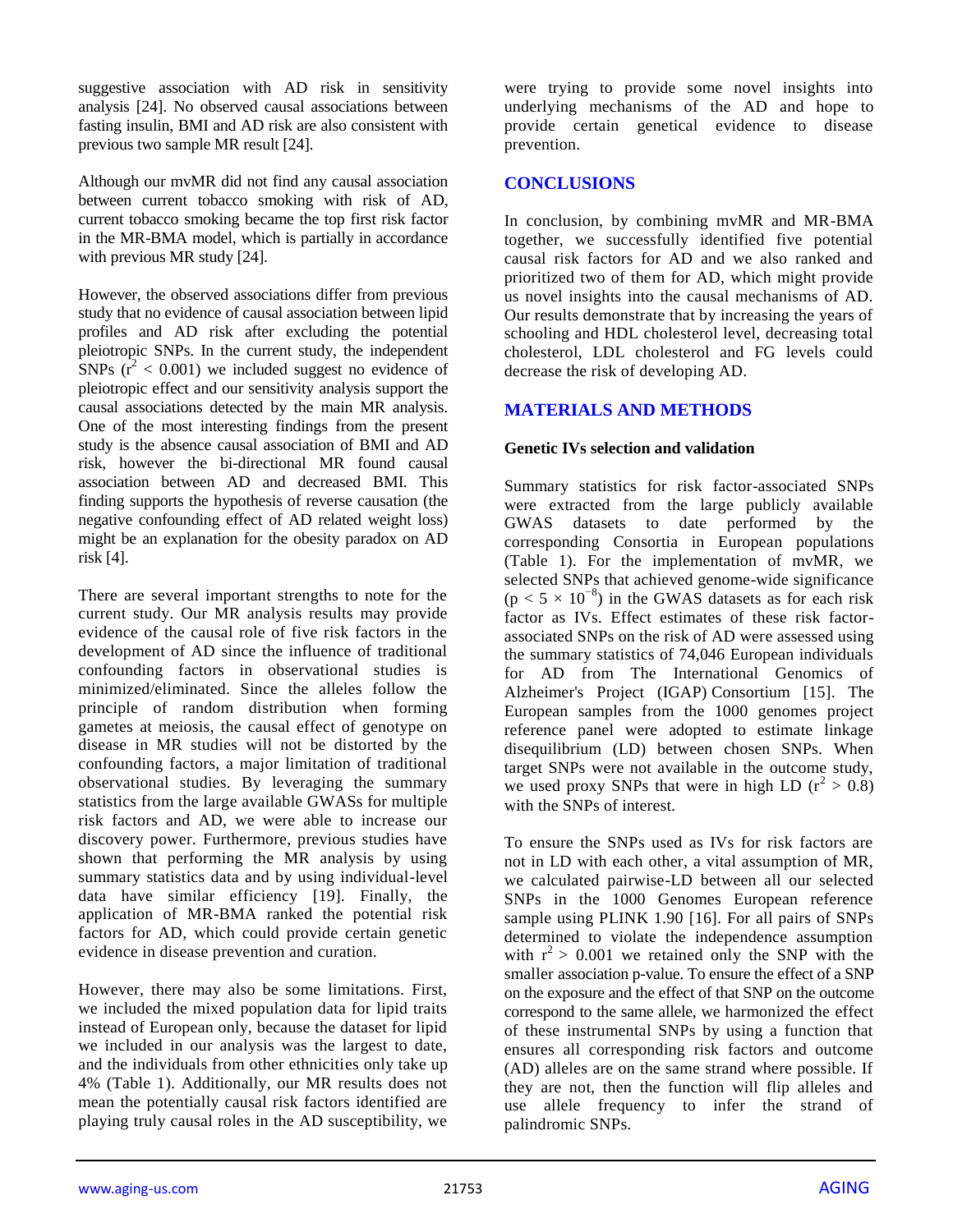#### **mvMR estimates**

In the current study, standard inverse-varianceweighted (IVW) fixed-effects [17] analysis was used to estimate the causal effect of the multiple related risk factors on the BMD traits. After obtaining the selected instruments for each exposure, all exposures for those SNPs were then regressed against the outcome together, weighting for the inverse variance of the outcome to ensure the genetic instruments with more precise association receive more weight in our analysis.

### **Sensitivity analysis**

As sensitivity analysis, weighted median estimator and maximum likelihood method (MLM) [18] were also performed to provide more robust MR estimates. MR-Egger approach [19] was also used to assess the potential pleiotropic effects among the selected IVs. A Bonferroni corrected threshold with  $P < 0.006$  (0.05/9) was considered to be significant causal association, and  $0.006 < P < 0.05$  was considered suggestive evidence for causal association. Besides, to orient the causal relationship between them, we also performed the bi-directional MR analysis  $(P < 0.05)$ and MR Steiger directionality test [20].

### **MR-BMA estimates**

Following the mvMR analysis, MR-BMA was applied to prioritize the most causally related risk factors for AD. MR-BMA assumes that the true causal risk factors are very few and it considers the risk factor selection as a variable selection problem in the linear regression model. The approach considers all possible combinations of the risk factors and generates posterior probability (PP) for each specific model, where PP means the probability of including a specific risk factor in the model. Furthermore, MR-BMA adopts BMA which computes a marginal inclusion probability (MIP) for each risk factor, where MIP refers to the sum of the PP over all possible models where the risk factor is present. Then MR-BMA will compute the model-averaged causal estimate (MACE) for each risk factor by ranking all the risk factors according to the corresponding MIP. Finally, MR-BMA will prioritize the best model by the PP value for each individual model. All the analyses were implemented in R software environment.

### **Availability of data and materials**

The datasets generated and/or analyzed during the current study are included in this published article and provided in Supplementary Table 1 of Supplementary Materials.

### **Abbreviations**

AD: Alzheimer's disease; T2D: type 2 diabetes; MR: Mendelian randomization; mvMR: Multivariable MR; MR-BMA: Bayesian model averaging; BMI: body mass index; HDL cholesterol: high-density lipoprotein cholesterol; LDL: low-density lipoprotein cholesterol; FG: fasting glucose; FI: fasting insulin; IGAP: International Genomics of Alzheimer's Project; LD: linkage disequilibrium; IVW: IVW; PP: posterior probability; MIP: marginal inclusion probability; MACE: model-averaged causal estimate.

# **AUTHOR CONTRIBUTIONS**

QZ as the first author performed data analysis and wrote the manuscript. FX, LW and WDZ contributed suggestions for manuscript revision and revised the manuscript. CQS and HWD conceived and initiated this project, provided advice on experimental design, oversaw the implementation of the statistical method, and revised/finalized the manuscript.

# **ACKNOWLEDGMENTS**

We thank all the consortia (included in Supplementary Table 1) for providing the GWAS datasets available to the public.

# **CONFLICTS OF INTEREST**

The authors Qiang Zhang, Fei Xu, Lianke Wang, Wei-Dong Zhang, Chang-Qing Sun, Hong-Wen Deng declare they have no conflicts of interest.

# **FUNDING**

CQS was partially supported by Key Science and Technology Development of Henan Province (Grant NO: 192102310191). CQS was also supported by The Education Department of Henan Province (GRANT NO: 2019-YYZD-17). HWD was partially supported by grants from the NIH (R01-AR069055, U19-AG055373, R01-MH104680, R01-AR059781, and P20-GM109036) and Edward G. Schlieder Endowment fund at Tulane University. The funders had no role in study design, data collection and analysis, decision to publish, or preparation of the manuscript.

# **REFERENCES**

1. Ballard C, Gauthier S, Corbett A, Brayne C, Aarsland D, Jones E. Alzheimer's disease. Lancet. 2011; 377:1019–31.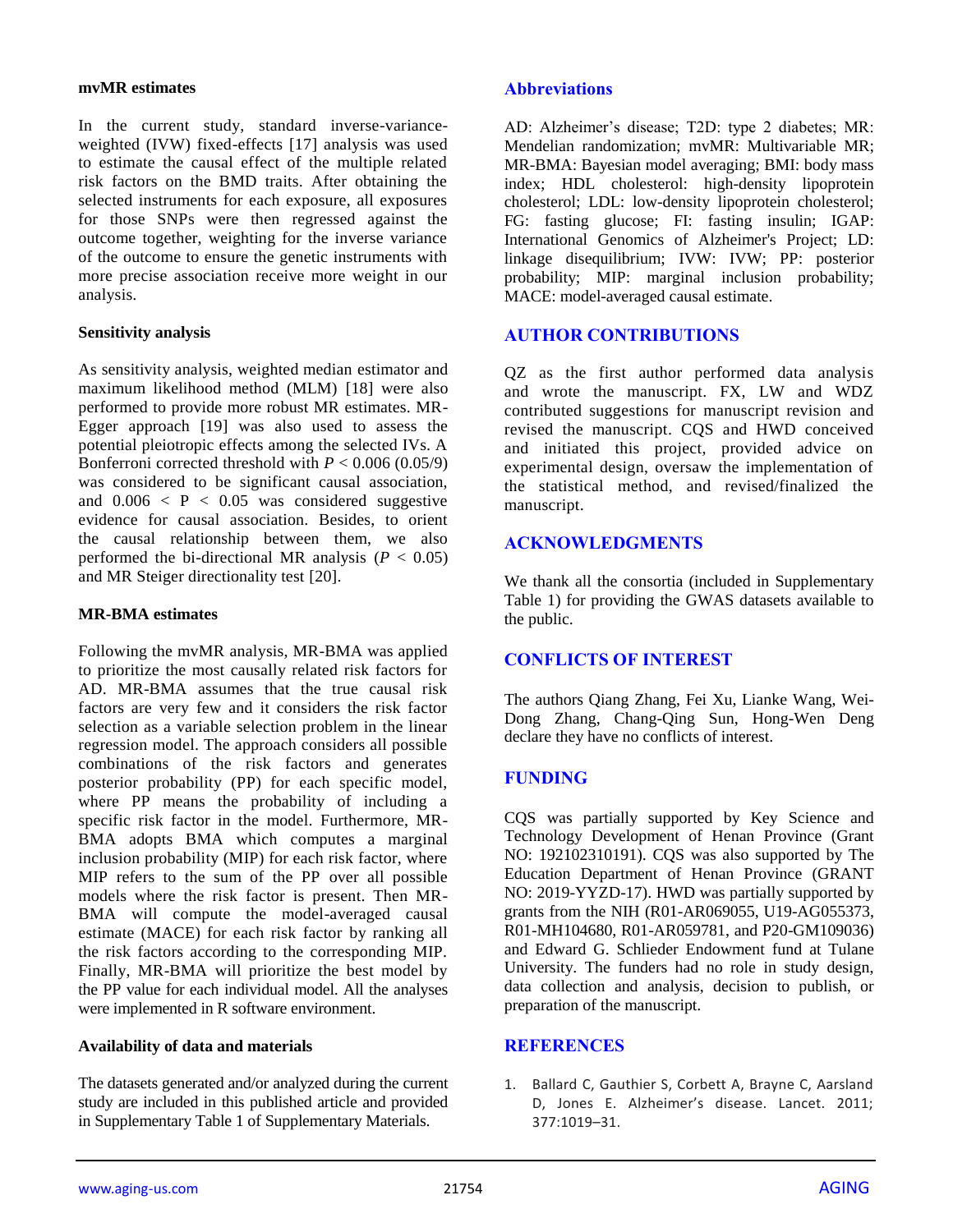[https://doi.org/10.1016/S0140-6736\(10\)61349-9](https://doi.org/10.1016/S0140-6736(10)61349-9) PMID[:21371747](https://pubmed.ncbi.nlm.nih.gov/21371747)

- 2. Scheltens P, Blennow K, Breteler MM, de Strooper B, Frisoni GB, Salloway S, Van der Flier WM. Alzheimer's disease. Lancet. 2016; 388:505–17. [https://doi.org/10.1016/S0140-6736\(15\)01124-1](https://doi.org/10.1016/S0140-6736(15)01124-1) PMID[:26921134](https://pubmed.ncbi.nlm.nih.gov/26921134)
- 3. Jansen IE, Savage JE, Watanabe K, Bryois J, Williams DM, Steinberg S, Sealock J, Karlsson IK, Hägg S, Athanasiu L, Voyle N, Proitsi P, Witoelar A, et al. Genome-wide meta-analysis identifies new loci and functional pathways influencing Alzheimer's disease risk. Nat Genet. 2019; 51:404–13. <https://doi.org/10.1038/s41588-018-0311-9> PMID[:30617256](https://pubmed.ncbi.nlm.nih.gov/30617256)
- 4. Pegueroles J, Jiménez A, Vilaplana E, Montal V, Carmona-Iragui M, Pané A, Alcolea D, Videla L, Casajoana A, Clarimón J, Ortega E, Vidal J, Blesa R, et al, and Alzheimer's Disease Neuroimaging Initiative. Obesity and Alzheimer's disease, does the obesity paradox really exist? a magnetic resonance imaging study. Oncotarget. 2018; 9:34691–98. <https://doi.org/10.18632/oncotarget.26162> PMID[:30410669](https://pubmed.ncbi.nlm.nih.gov/30410669)
- 5. Anstey KJ, Cherbuin N, Herath PM. Development of a new method for assessing global risk of Alzheimer's disease for use in population health approaches to prevention. Prev Sci. 2013; 14:411–21. <https://doi.org/10.1007/s11121-012-0313-2> PMID[:23319292](https://pubmed.ncbi.nlm.nih.gov/23319292)
- 6. Jayaraman A, Pike CJ. Alzheimer's disease and type 2 diabetes: multiple mechanisms contribute to interactions. Curr Diab Rep. 2014; 14:476. <https://doi.org/10.1007/s11892-014-0476-2> PMID[:24526623](https://pubmed.ncbi.nlm.nih.gov/24526623)
- 7. Vagelatos NT, Eslick GD. Type 2 diabetes as a risk factor for Alzheimer's disease: the confounders, interactions, and neuropathology associated with this relationship. Epidemiol Rev. 2013; 35:152–60. <https://doi.org/10.1093/epirev/mxs012> PMID[:23314404](https://pubmed.ncbi.nlm.nih.gov/23314404)
- 8. Xu W, Tan L, Wang HF, Jiang T, Tan MS, Tan L, Zhao QF, Li JQ, Wang J, Yu JT. Meta-analysis of modifiable risk factors for Alzheimer's disease. J Neurol Neurosurg Psychiatry. 2015; 86:1299–306. <https://doi.org/10.1136/jnnp-2015-310548> PMID[:26294005](https://pubmed.ncbi.nlm.nih.gov/26294005)
- 9. Smith GD, Ebrahim S. 'Mendelian randomization': can genetic epidemiology contribute to understanding environmental determinants of disease? Int J Epidemiol. 2003; 32:1–22. <https://doi.org/10.1093/ije/dyg070> PMID[:12689998](https://pubmed.ncbi.nlm.nih.gov/12689998)

10. Larsson SC, Traylor M, Malik R, Dichgans M, Burgess S, Markus HS, and CoSTREAM Consortium, on behalf of the International Genomics of Alzheimer's Project. Modifiable pathways in Alzheimer's disease: Mendelian randomisation analysis. BMJ. 2017; 359:j5375.

<https://doi.org/10.1136/bmj.j5375> PMID[:29212772](https://pubmed.ncbi.nlm.nih.gov/29212772)

- 11. Burgess S, Thompson SG. Multivariable Mendelian randomization: the use of pleiotropic genetic variants to estimate causal effects. Am J Epidemiol. 2015; 181:251–60. <https://doi.org/10.1093/aje/kwu283> PMI[D:25632051](https://pubmed.ncbi.nlm.nih.gov/25632051)
- 12. Hemani G, Bowden J, Davey Smith G. Evaluating the potential role of pleiotropy in Mendelian randomization studies. Hum Mol Genet. 2018; 27:R195–208. <https://doi.org/10.1093/hmg/ddy163> PMID[:29771313](https://pubmed.ncbi.nlm.nih.gov/29771313)
- 13. Burgess S, Freitag DF, Khan H, Gorman DN, Thompson SG. Using multivariable Mendelian randomization to disentangle the causal effects of lipid fractions. PLoS One. 2014; 9:e108891. <https://doi.org/10.1371/journal.pone.0108891> PMI[D:25302496](https://pubmed.ncbi.nlm.nih.gov/25302496)
- 14. Zuber V, Colijn JM, Klaver C, Burgess S. Selecting causal risk factors from high-throughput experiments using multivariable Mendelian randomization. bioRxiv. 2019; 396333.

<https://doi.org/10.1101/396333>

- 15. Lambert JC, Ibrahim-Verbaas CA, Harold D, Naj AC, Sims R, Bellenguez C, DeStafano AL, Bis JC, Beecham GW, Grenier-Boley B, Russo G, Thorton-Wells TA, Jones N, et al, and European Alzheimer's Disease Initiative (EADI), and Genetic and Environmental Risk in Alzheimer's Disease, and Alzheimer's Disease Genetic Consortium, and Cohorts for Heart and Aging Research in Genomic Epidemiology. Meta-analysis of 74,046 individuals identifies 11 new susceptibility loci for Alzheimer's disease. Nat Genet. 2013; 45:1452–58. <https://doi.org/10.1038/ng.2802> PMID[:24162737](https://pubmed.ncbi.nlm.nih.gov/24162737)
- 16. Purcell S, Neale B, Todd-Brown K, Thomas L, Ferreira MA, Bender D, Maller J, Sklar P, de Bakker PI, Daly MJ, Sham PC. PLINK: a tool set for whole-genome association and population-based linkage analyses. Am J Hum Genet. 2007; 81:559–75. <https://doi.org/10.1086/519795> PMID[:17701901](https://pubmed.ncbi.nlm.nih.gov/17701901)
- 17. Bowden J, Davey Smith G, Haycock PC, Burgess S. Consistent estimation in Mendelian randomization with some invalid instruments using a weighted median estimator. Genet Epidemiol. 2016; 40:304–14. <https://doi.org/10.1002/gepi.21965> PMI[D:27061298](https://pubmed.ncbi.nlm.nih.gov/27061298)
- 18. Burgess S, Butterworth A, Thompson SG. Mendelian randomization analysis with multiple genetic variants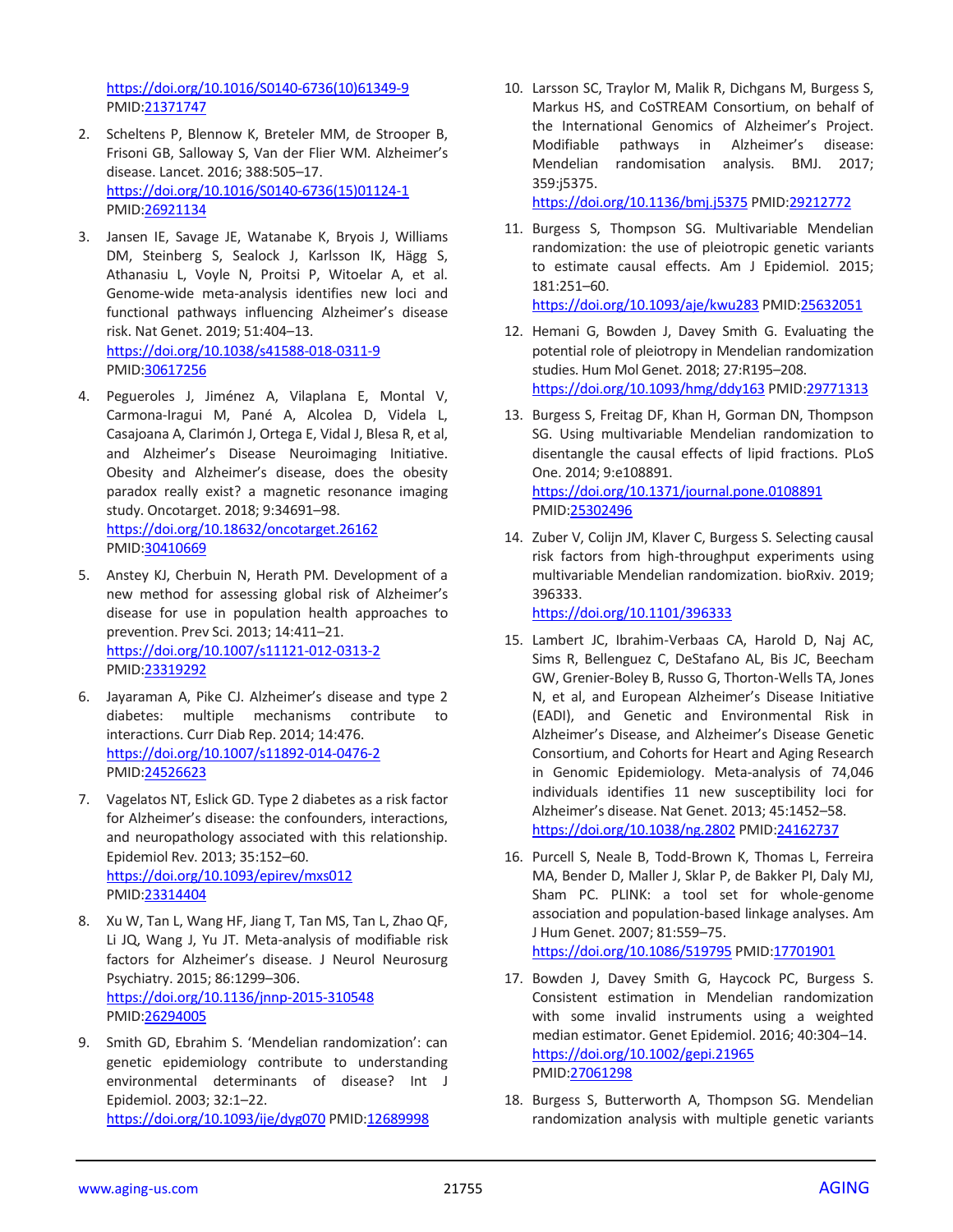using summarized data. Genet Epidemiol. 2013; 37:658–65.

<https://doi.org/10.1002/gepi.21758> PMID[:24114802](https://pubmed.ncbi.nlm.nih.gov/24114802)

- 19. Bowden J, Davey Smith G, Burgess S. Mendelian randomization with invalid instruments: effect estimation and bias detection through egger regression. Int J Epidemiol. 2015; 44:512–25. <https://doi.org/10.1093/ije/dyv080> PMI[D:26050253](https://pubmed.ncbi.nlm.nih.gov/26050253)
- 20. Hemani G, Tilling K, Davey Smith G. Orienting the causal relationship between imprecisely measured traits using GWAS summary data. PLoS Genet. 2017; 13:e1007081. <https://doi.org/10.1371/journal.pgen.1007081> PMID[:29149188](https://pubmed.ncbi.nlm.nih.gov/29149188)
- 21. Bandres-Ciga S, Faghri F. Unraveling the genetic complexity of Alzheimer disease with Mendelian randomization. Neurol Genet. 2019; 5:e313. <https://doi.org/10.1212/NXG.0000000000000313> PMID[:31041395](https://pubmed.ncbi.nlm.nih.gov/31041395)
- 22. Du L, Hu J. The effects of health education on knowledge about Alzheimer's disease and health-

promoting behaviours of older Chinese adults in a nursing home: a pilot study. Int J Nurs Pract. 2016; 22:31–42.

<https://doi.org/10.1111/ijn.12349> PMI[D:24821336](https://pubmed.ncbi.nlm.nih.gov/24821336)

- 23. Hendrie HC, Smith-Gamble V, Lane KA, Purnell C, Clark DO, Gao S. The association of early life factors and declining incidence rates of dementia in an elderly population of African Americans. J Gerontol B Psychol Sci Soc Sci. 2018; 73:S82–89. <https://doi.org/10.1093/geronb/gbx143> PMI[D:29669098](https://pubmed.ncbi.nlm.nih.gov/29669098)
- 24. Østergaard SD, Mukherjee S, Sharp SJ, Proitsi P, Lotta LA, Day F, Perry JR, Boehme KL, Walter S, Kauwe JS, Gibbons LE, Larson EB, Powell JF, et al, and Alzheimer's Disease Genetics Consortium, and GERAD1 Consortium, and EPIC-InterAct Consortium. Associations between potentially modifiable risk factors and Alzheimer disease: a Mendelian randomization study. PLoS Med. 2015; 12:e1001841. <https://doi.org/10.1371/journal.pmed.1001841> PMI[D:26079503](https://pubmed.ncbi.nlm.nih.gov/26079503)